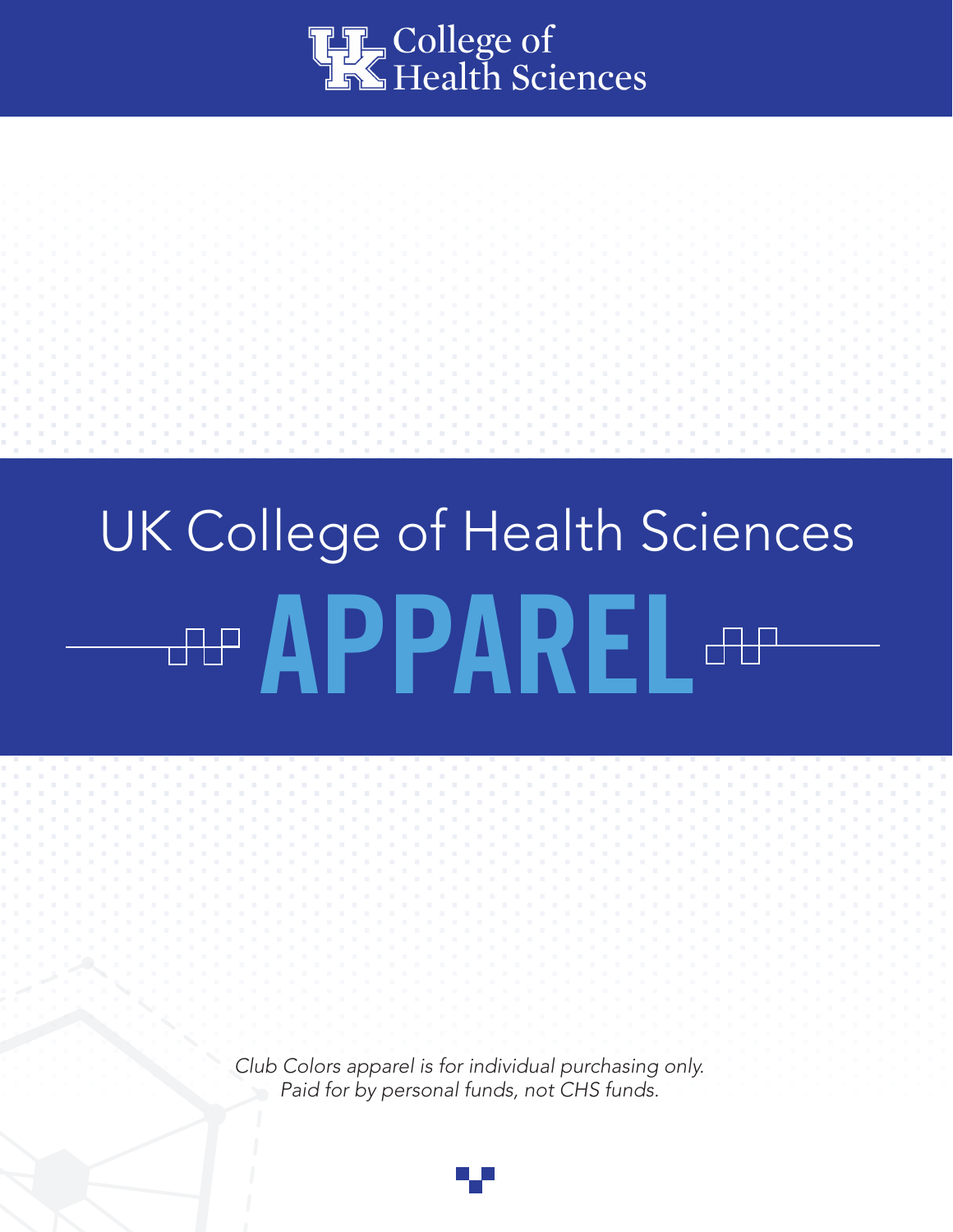

## Devon & Jones® Men's Stretch Tech-Shell® Compass Quarter Zip

*w/ embroidered CHS logo (placed on left chest)*

The Devon and Jones men's stretch Tech-Shell® compass quarter-zip is 6.5 oz., and made with 100% polyester doubleknit. The fabric wicks moisture away from the skin to keep you dry. This quarter zip comes with a smooth technical face with textured mesh back, hand pockets to provide warmth and storage, a hidden media player pocket, drawstring bottom hem with dual barrel stoppers, YKK zippers, and flatlock seams to reduce chafing and increase durability. The raglan sleeves offer a comfortable, nonbinding fit.

## AVAILABLE COLORS Black (white logo) Dark Gray Heather (white logo) Navy (white logo) Royal Blue (white logo)

AVAILABLE SIZES

S, M, L, XL, 2XL, 3XL, 4XL

#### PRICE

\$46.98 *2XL +\$4* | *3XL +\$6* | *4XL +\$8* 



## Port Authority® Ladies Pinpoint Mesh 1/2-Zip

*w/ embroidered CHS logo (placed on left chest)*

This budget-friendly, active-inspired Port Authority® pullover performs with moisture wicking and snag resistance. Easy to layer, the closed-hole pinpoint mesh adds subtle texture, while front and back seams streamline the look. Made of 4.3-ounce, 100% polyester it features a cadet collar, dyed-tomatch zipper, set-in sleeves, front and back princess seams, open cuffs and hem, slightly rounded hem. Due to the nature of 100% polyester performance fabrics, special care must be taken throughout the printing process.

#### AVAILABLE COLORS



Black (white logo)

- Battle Ship Gray (white logo)
- True Navy (white logo)
- True Royal (white logo)

#### AVAILABLE SIZES

XS, S, M, L, XL, 2XL, 3XL, 4XL

#### PRICE

\$34.98 *2XL +\$2* | *3XL +\$3* | *4XL +\$4* 

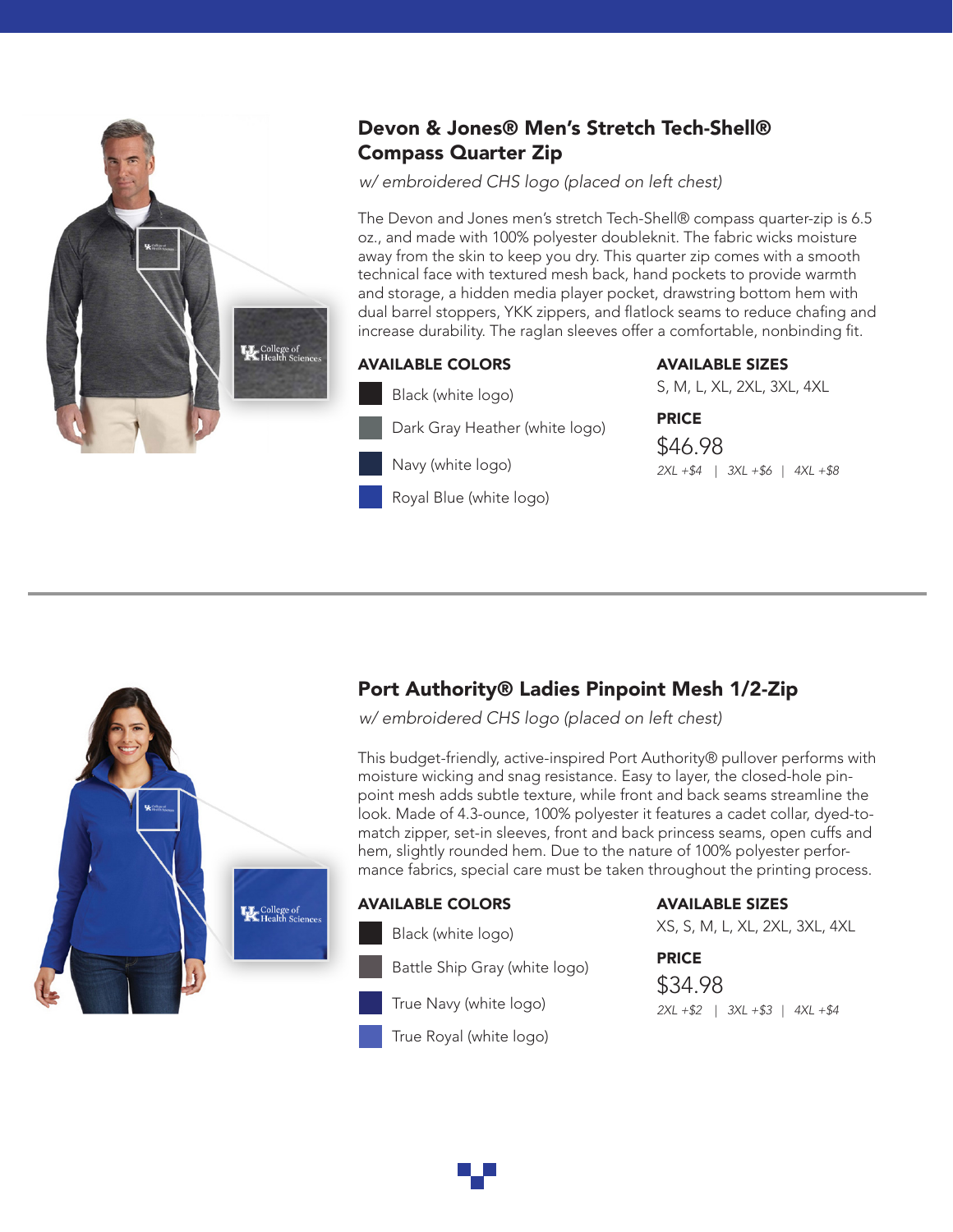

## Under Armour Men's Corporate Quarter Snap Up Sweater Fleece

*w/ embroidered CHS logo (placed on left chest)*

The Under Armour Men's Corporate Quarter Snap Up Sweater Fleece is made of 100% polyester and has UA Storm technology that repels water without sacrificing breathability. Comes with lightweight fleece with a soft, warm, brushed inner layer and diamond quilted textured woven overlay on collar and placket for added durability. Features: performance loose fit, 4 snap placket, ribbed cuffs and hem and UA logo on left bicep.

### AVAILABLE COLORS

Black (white logo) Steel (white or blue logo) AVAILABLE SIZES PRICE S, M, L, XL, 2XL, 3XL \$79.98 *3XL +\$10*



## Port Authority® Ladies Interlock Cardigan

*w/ embroidered CHS logo (placed on left chest)*

This lightweight, dual-color cardigan layers beautifully and has a timeless appeal! An open front and front and back seaming details at the waist give it sophistication. Made of 7.5-ounce, 60/40 cotton/poly with a shawl collar, raglan sleeves, and side seam pockets.

#### AVAILABLE COLORS

Charcoal Heather (white logo)



- Estate Blue Heather (white logo)
- Medium Heather Gray (white or blue logo)

#### AVAILABLE SIZES

XS, S, M, L, XL, 2XL, 3XL, 4XL

#### PRICE

\$38.98 *2XL +\$2* | *3XL +\$3* | *4XL +\$4* 

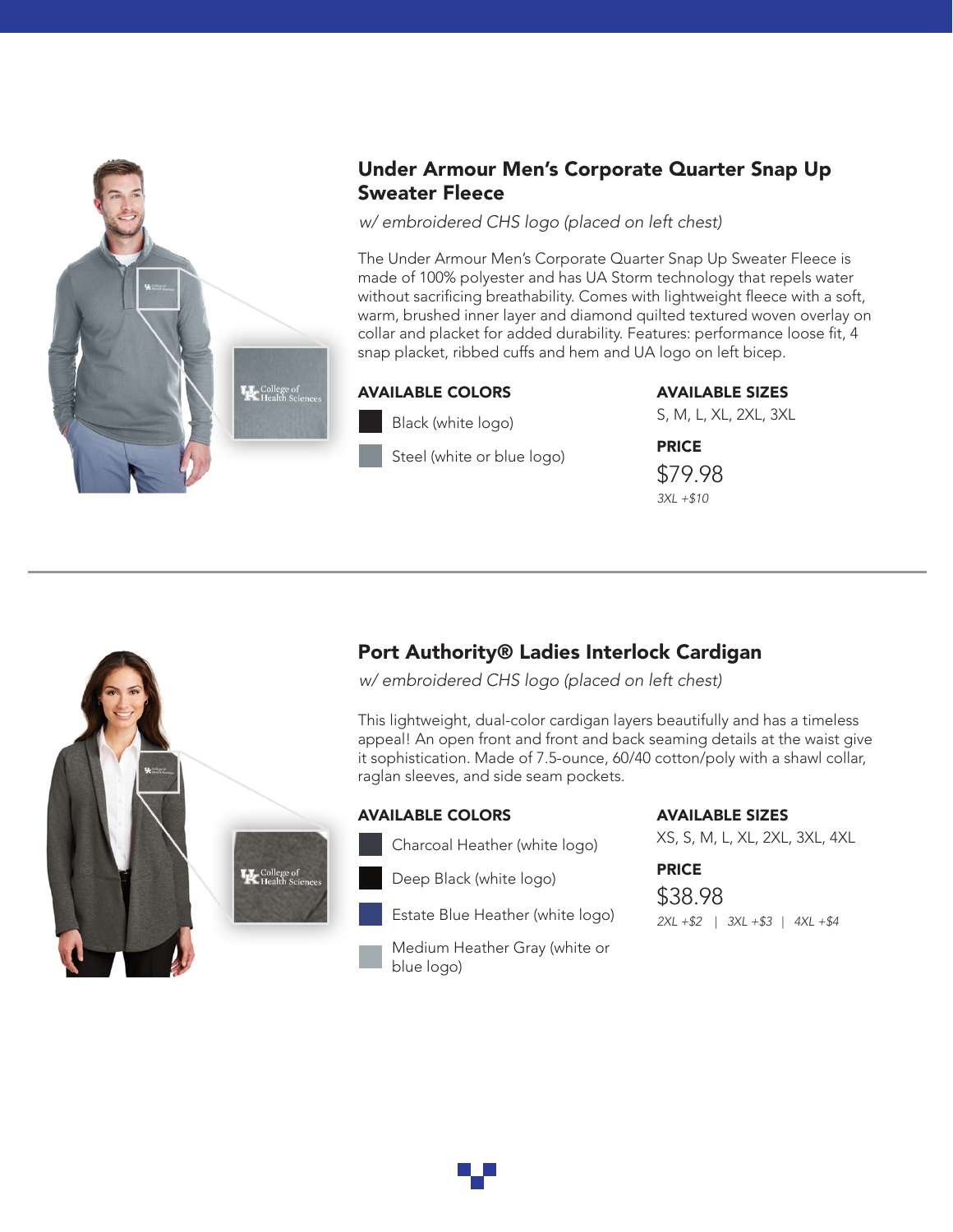

## Men's Wilshire Long Sleeve Shirt

*w/ embroidered CHS logo (placed on left chest)*

The Wilshire is a classic woven thats perfect as part of a work uniform and is designed for heavy wear. Features a left-chest pocket and center-back box pleat. With its decoration-friendly design and wide range of color options, the Wilshire projects a stylish, professional look for any industry.

#### AVAILABLE COLORS



White (blue logo)

AVAILABLE SIZES

S, M, L, XL, 2XL, 3XL, 4XL, 5XL

#### PRICE

\$34.98 *2XL +\$2* | *3XL +\$3* | *4XL +\$4* | *5XL + \$6*



## Women's Cromwell Long Sleeve Shirt

*w/ embroidered CHS logo (placed on left chest)*

The Cromwell Long Sleeve Shirt brings style and sophistication to the upscale classic executive look. Available in four colors, it's perfect for the office & everyday wear, with an iron free fabrication and finish. This versatile hidden button down is a great look for employees at corporations, small businesses, schools and universities. 100% Cotton 80s 2-ply pinpoint oxford woven with iron free finish.

#### AVAILABLE COLORS

- Black (white logo)
- China Blue (white or blue logo)
- Gray Storm (white logo)
- New Royal (white logo)
- White (blue logo)

AVAILABLE SIZES

XS, S, M, L, XL, 2XL

PRICE \$76.98 *2XL +\$2*

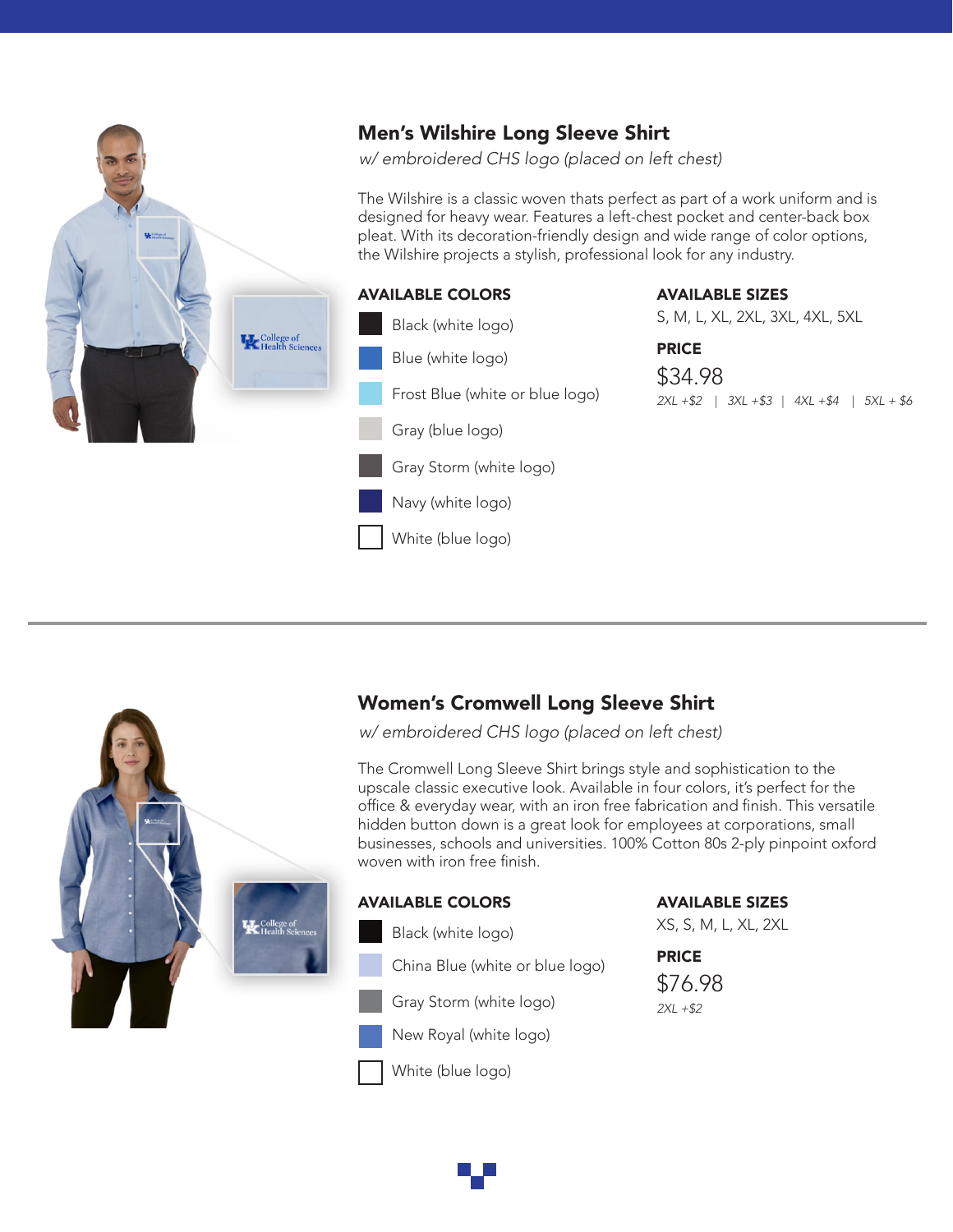

## Women's Maxson Softshell Jacket

*w/ embroidered CHS logo (placed on left chest)*

The Maxson is designed for movement while providing protection from the elements. Available in a range of great colors, the Maxson features waterproof, breathable three-layer construction, as well as ergonomic sleeves and articulated elbows for a superior fit - and the womens style includes shaped seams, a tapered waist and a dropped back hem for an even more natural fit. The Maxson also features a polyester brushed tricot upper storm flap, easy grip zipper pull and adjustable cuff tabs with velcro closure. Outershell: 100% polyester mechanical stretch woven bonded to 100% polyester anti-pill micro fleece with waterproof (8000mm), breathable (400g/ m2) membrane and water repellent finish. 270 g/m2 (8 oz/yd2) Lining: 100% polyester brushed tricot knit.

#### AVAILABLE COLORS



#### AVAILABLE SIZES

XS, S, M, L, XL, 2XL, 3XL

PRICE \$62.98

*2XL +\$2* | *3XL +\$3*



## Core 365 Techno Lite Three-Layer Knit Tech-Shell - Men's

*w/ embroidered CHS logo (placed on left chest)*

The men's techno lite three-layer knit tech-shell is made of 5.9 oz./yd2 / 200 gsm, 100% polyester interlock bonded with 100% polyester birdseye mesh with 8,000 mm waterporoof rating / 1,000 g breathability. Includes a matching chin guard, lower concealed zippered pocket, center front reverse coil zipper with autolock slider and reflective toggle, reflective piping at front and back yoke for 360 degree visibility.

#### AVAILABLE COLORS

Black (white logo) Carbon (white or blue logo) Classic Navy (white logo) True Royal (white logo)

#### AVAILABLE SIZES

S, M, L, XL, 2XL, 3XL, 4XL, 5XL

PRICE \$76.98 *2XL +\$2* | *3XL +\$3* | *4XL +\$4* | *5XL + \$6*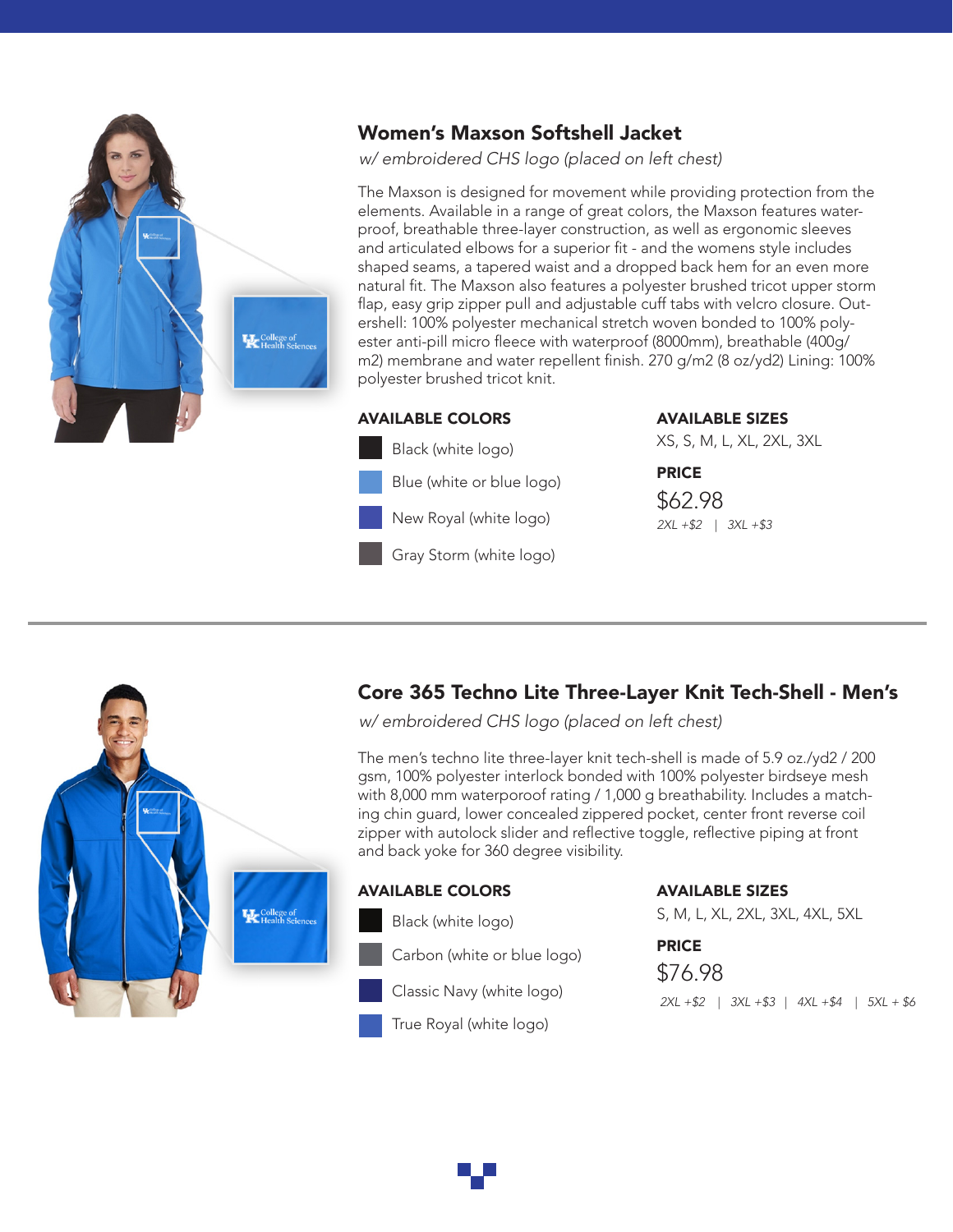

## Port & Company® Core Fleece Pullover Hooded Sweatshirt

*w/ embroidered CHS logo (placed on left chest)*

Cozy sweats in a classic weight! This 7.8 ounce hooded sweatshirt is made from 50/50 Cotton/Poly Fleece with air jet yarn for a soft, pill resistant finish.

#### AVAILABLE COLORS

Ash (blue logo)

- Graphite Heather (white or blue logo)
- Heather Royal (white logo)
- Navy (white logo)
- White (white or blue logo)

#### AVAILABLE SIZES

S, M, L, XL, 2XL, 3XL, 4XL

PRICE \$27.98 *2XL +\$2* | *3XL +\$3* | *4XL +\$4*



## American Apparel® Unisex Fine Jersey USA Made T-Shirt

*w/ embroidered CHS logo (placed on left chest)*

The American Apparel® Unisex Fine Jersey USA Made T-Shirt is made of 4.3 oz./yd2, 30/1's fabric; 100% combed ring-spun cotton; Heather Grey is 90% cotton/ 10% polyester; 100% cotton thread on color White. It features shoulder-to-shoulder tape and 7/8" seamed collar; 1" double-needle sleeve and bottom hem; double-satin razor label; tubular; made in USA of US and imported materials.

## AVAILABLE COLORS

Asphalt (white logo) Heather Gray (blue logo) Navy (white logo) Teal (white logo) Black (white logo) Royal Blue (white logo)

#### AVAILABLE SIZES

XS, S, M, L, XL, 2XL, 3XL

PRICE \$19.98

*2XL +\$2* | *3XL +\$3*